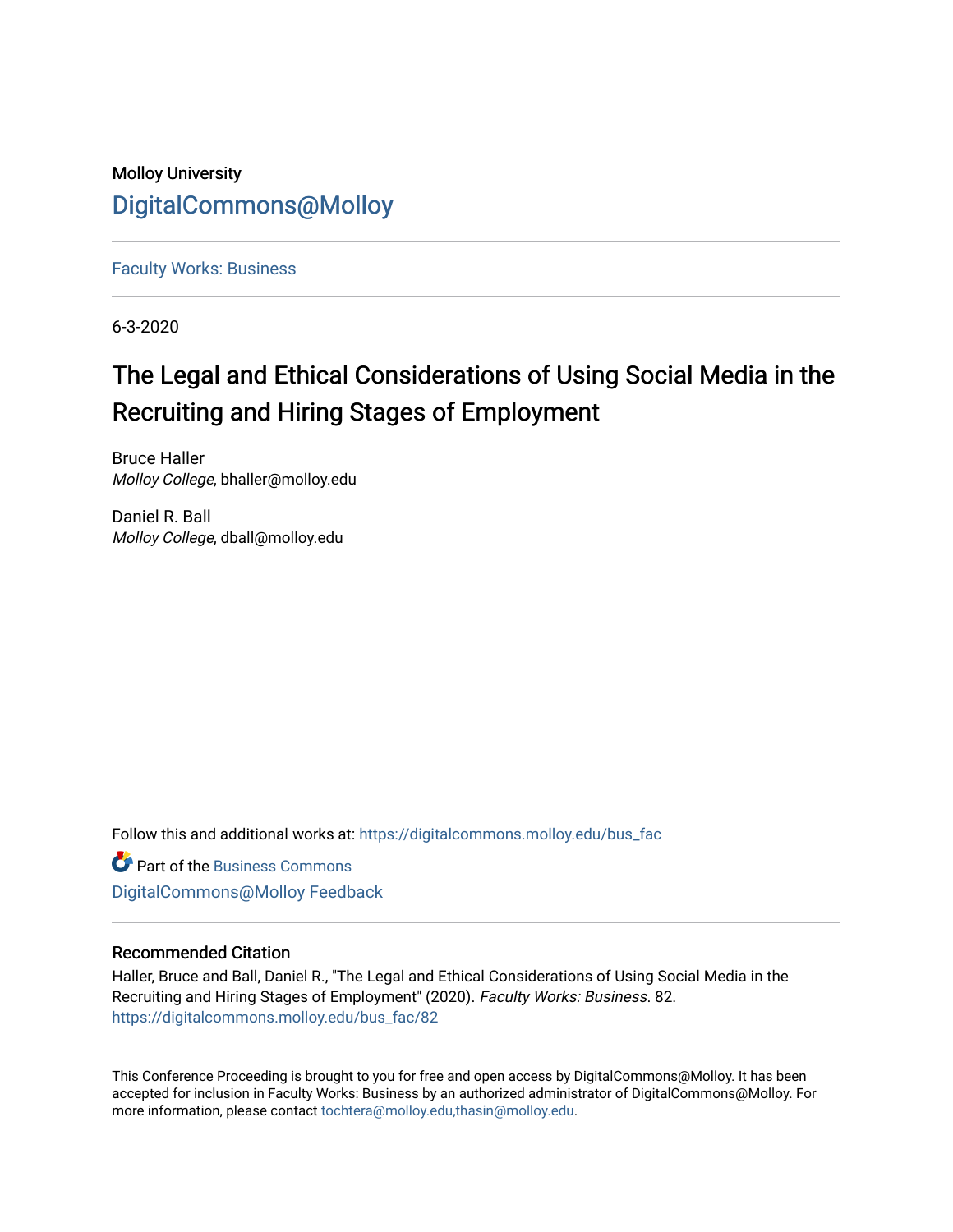## **The Legal and Ethical Considerations of Using Social Media in the Recruiting and Hiring Stages of Employment**

Legal, Ethical, and Social Issues

*Prof . Bruce Haller <sup>1</sup> , Prof . Daniel Ball <sup>1</sup> 1. Molloy College*

The use of social media in the recruiting and hiring process raises both legal and ethical considerations for employers. The obvious potential for abuse has generated legislative action, ethical debate, and an extensive search for best practices.

This paper will examine the current legal parameters of the use of social media at the recruitment and selection process stages of employment. The ethics and appropriate ethical considerations of social media as a component of the hiring process will be examined using the DB Weighted Scoring Model. Finally, recommendations for best practices will be recommended.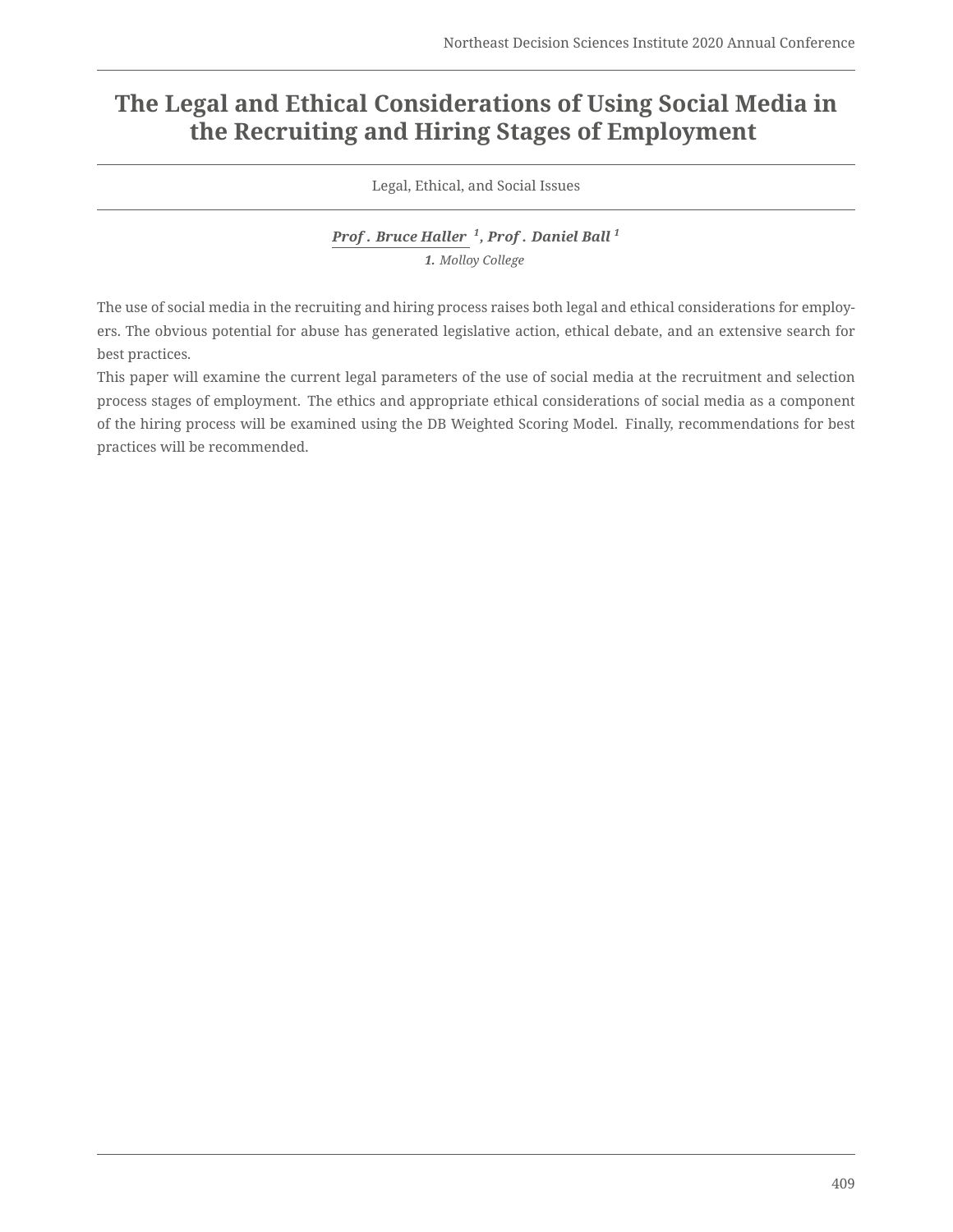### The Legal and Ethical Considerations of Using Social Media in the Recruiting and Hiring Stages of Employment

#### **Abstract**

The use of social media in the recruiting and hiring process raises both legal and ethical considerations for employers. According to a 2018 survey, 70% of employers use social media to screen candidates during the employment process and 48% use social media to check on current employees (CareerBuilder, 2018). The obvious potential for abuse has generated legislative action, ethical debate, and an extensive search for best practices.

This paper will examine the current legal parameters of the use of social media at the recruitment and selection process stages of employment. The ethics and appropriate ethical considerations of social media as a component of the hiring process will be examined using a new model that evaluates the Total Utilitarian Ethical Analysis Impact Value. Finally, recommendations for best practices will be analyzed and suggested for the use of social media at the recruiting and selection stages of employment.

#### **Key Words**

Social Media, Discrimination, Ethics

#### **Current Landscape of Social Media Use in Employment**

In 2014, the EEOC acknowledged the use of sites such as LinkedIn and Facebook may reveal information about a candidate's race, ethnicity, disability, and other information the use of which in making an employment decision would be illegal (Release, 2014).

State legislatures have been more proactive than their federal counterpart. To date, according to the National Conference of State Legislatures, (State Social Media Privacy laws, 2019) 25 states have passed laws prohibiting employers from requiring job applicants to provide prospective employers with access to their social media. Additionally, some laws prohibit employers from demanding prospective employees to bring up their social media in the employer's presence or to change their privacy settings to make the site available to the employer. Indirect access to social media accounts by mandating accepting an agent of the employer as a friend is also prohibited in some cases.

Some of these laws apply specifically to social media accounts, such as a Facebook or Twitter account. However, other laws apply more broadly to "online accounts," which might include email, banking, financial or even commercial accounts.

In New Jersey, N.J. Stat. Ann. §§ 34:6B-5 to 34:6B-10 limits employer action regarding an applicant or current employee's personal social media account. Employers are not permitted to require or request that an applicant or a current employee provide any user name or password, or in any way provide the employer access to a personal account through an electronic communications device. The law does not restrict an employer from inquiring into whether an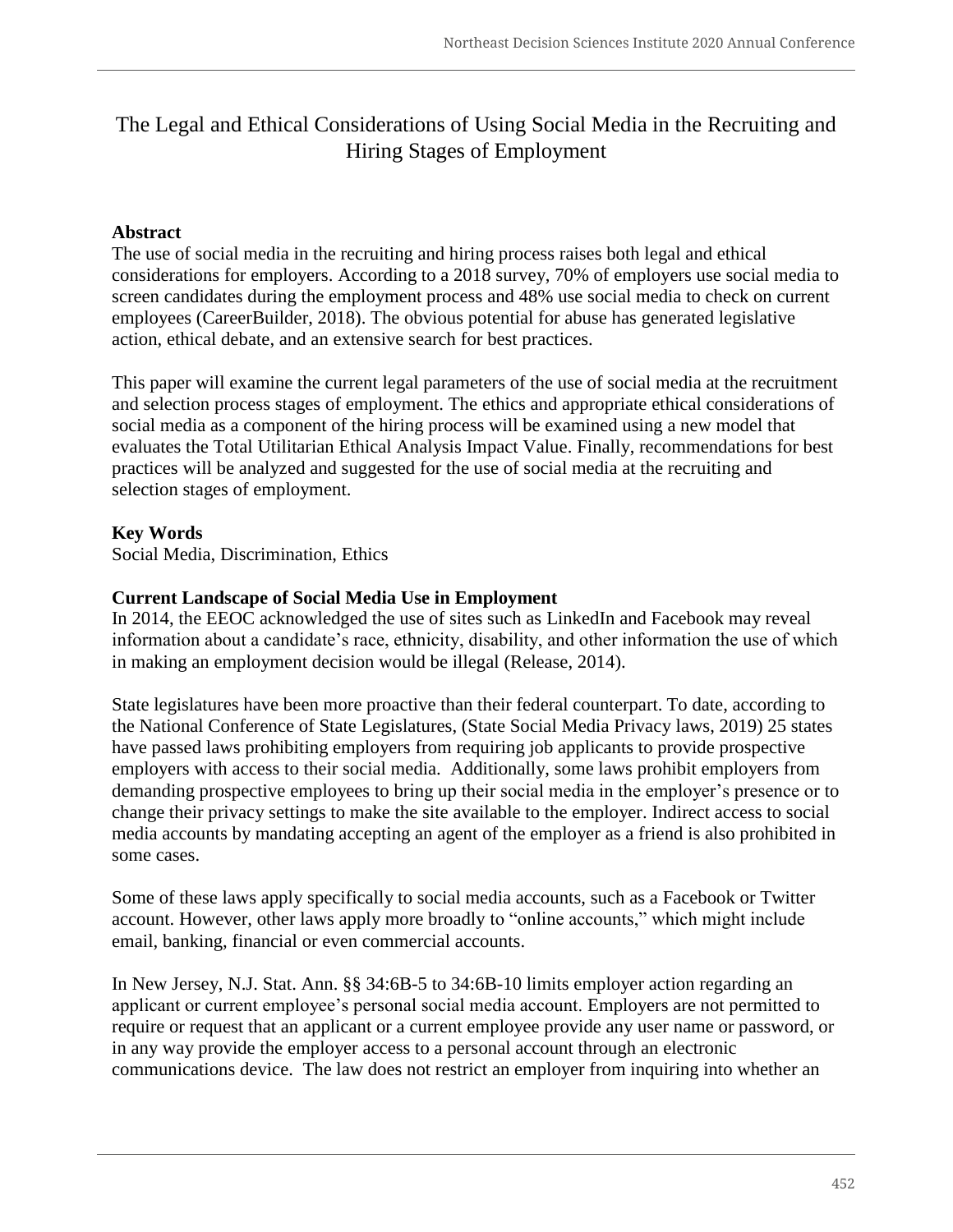applicant or an employee has a social media account or from viewing any social media sites or personal accounts that are in the public domain.

Whether LinkedIn profiles are personal accounts or for business purposes and therefore not subject to the statute's prohibition has been the subject of legal debate in New Jersey (NJBIA, 2016).

In Connecticut, Conn. Gen. Stat. Ann. § 31-40x prohibits an employer from requiring employees or applicants to disclose user names, passwords, or other login information to a personal online account or authenticate or access an online account in the presence of the employer. Employers may not require employees or applicants to invite, or accept an invitation from, an employer to join a group affiliated with a personal online account. An online account is one that is used exclusively for personal purposes, including email accounts, social media accounts, and retail website accounts.

If an employer does use an applicant's background information to make an employment decision federal antidiscrimination laws must be adhered to. These laws related to discrimination based on race, color, national origin, sex, religion, disability, genetic information, and age are administered by the Equal Employment Opportunity Commission (EEOC, 2019). In all cases treat all applicants or prospective applicants equally.

When background checks are done by a third party in the business of compiling background checks, the Fair Credit Reporting Act, administered by the Federal Trade Commission may require additional procedures be followed (Commission, 2019).

The Age Discrimination in Employment Act, 29 U.S.C. § 631(a), makes it illegal to discriminate against workers over the age of 40 when advertising, recruiting and hiring. A provision of the ADEA involving job postings generally makes it unlawful to "print or publish" notices or advertisements "indicating any preference, limitation, specification or discrimination, based on age." (Labor, 2020)

Preferences based on age are only appropriate when age is established as a legitimate qualification that is necessary for the normal operation of the business (Hodgson v Greyhound Lines, Inc., 1973).

The use of social media as a recruiting and vetting tool has increased dramatically. Employers are both formally and informally turning to social media sites such as Facebook, LinkedIn, Instagram, and YouTube for employee recruitment and vetting. As this approach has become the norm, legal issues have emerged related to discrimination and exclusion of protected class members.

In 2017, suit was brought in federal court based on some large employers' use of social media in hiring practices. A class action lawsuit was filed, alleging that Facebook-provided target marketing tools allowed employers to direct employment ads to younger applicants, thereby discriminating against older applicants.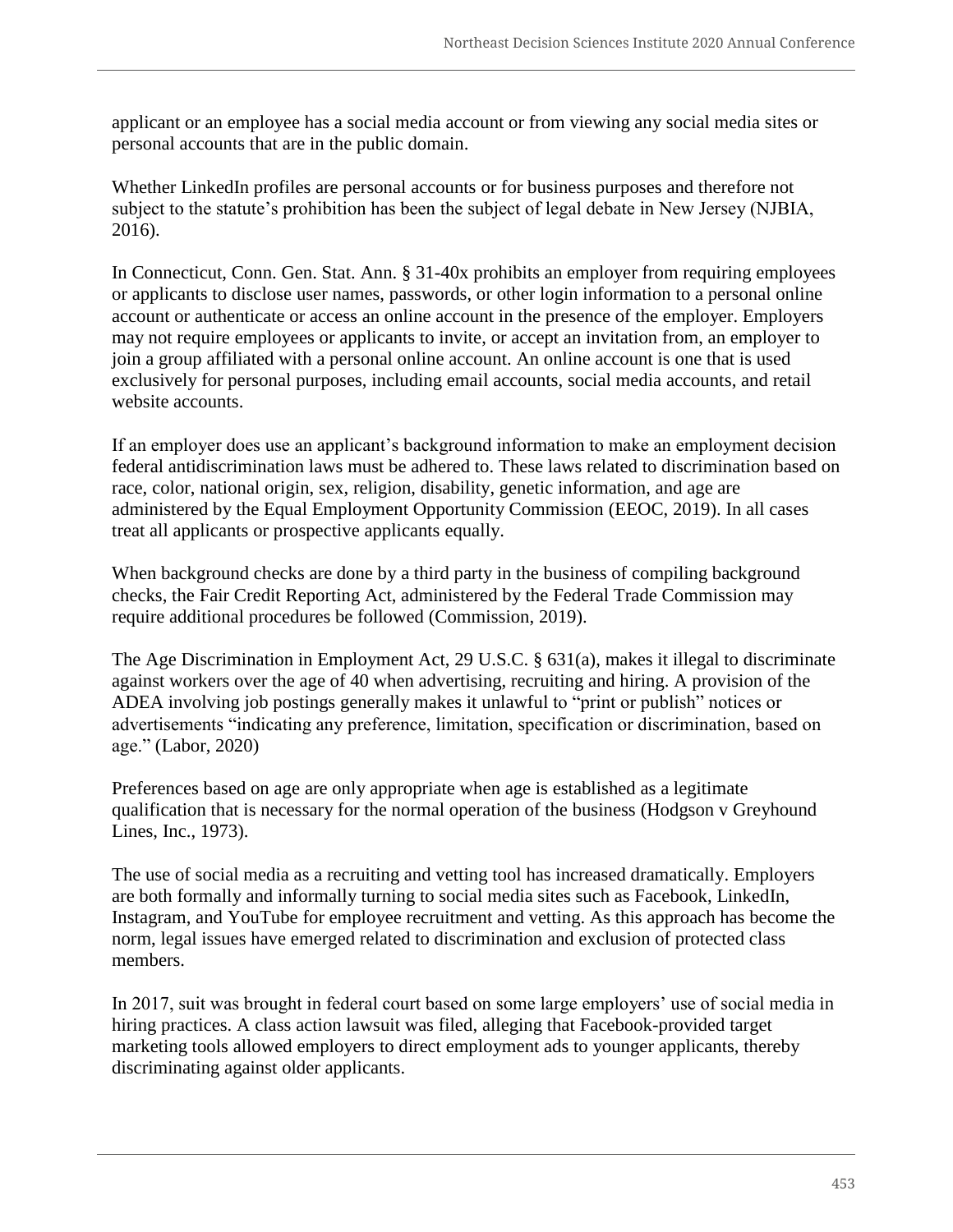The Communication Workers of America filed suit in the United States District Court for the Northern District of California (17-cv-07232, filed 12/20/17) alleging age discrimination in employment by T-Mobile US, Inc., Amazon.com, Inc., Cox Communication, and Cox Media Group. The complaint alleged the companies' use of Facebook (not a named defendant) to post employment ads was in violation of California age discrimination laws. Facebook permitted the employers to place upper age limits on the Facebook users eligible to receive the ads. Facebook advertisers were permitted to choose groups such as "Young and Hip" and "Millennials" to target the ads (CWA, 2017).

The plaintiffs cited several job advertisements posted to Facebook in 2018 or earlier. They appeared on users' news feeds as "sponsored" posts. The information allegedly obtained from Facebook indicates that the ads were targeted to users in specific age ranges, including "18 to 38" and "21 to 55."

In September 2019, the labor union Communications Workers of America released letters from the Equal Employment Opportunity Commission stating it found "reasonable cause" that the employer violated federal laws by excluding women, older workers or both from seeing their job ads on Facebook. The social network offers advertisers various tools for targeting their desired audience.

The ads are from 2018 and earlier. Facebook has pledged changes since then. (One of the authors found ads on his Facebook page today, January 8, 2020 targeting him based on age).

In March 2019, Facebook said it would pay nearly \$5 million to settle several lawsuits that alleged its advertising platform allowed for discrimination in housing, employment and credit ads. As part of multiple settlements, it also announced major changes, including a separate advertising portal for housing, employment and credit ads that will offer significantly fewer targeting options (Yurieff, 2019).

While Title VII of the Civil Rights Act of 1964 is considered to be the primary federal antidiscrimination law, the Age Discrimination in Employment Act (ADEA) of 1967 also provides important protections for workers nationwide.

The ADEA and various state statutes prohibit employers from advertising job openings in ways that restrict eligibility on the basis of age. Federal Law prohibits discrimination for those 40 and older while many states such as New York protect applicants and employees 18 years of age and older.

A pending federal class action against several major companies addresses the use of social media, specifically Facebook to advertise employment opportunities. The lawsuit alleges that the defendants restricted the dissemination of job advertisements to users in certain age ranges. Several recent decisions by the Equal Employment Opportunity Commission (EEOC) support the plaintiffs' position that this violates the ADEA's advertising restrictions.

In July 2019, the EEOC issued determination letters to seven companies based on charges filed under the ADEA. All of the charges alleged unlawful posting of job advertisements on the social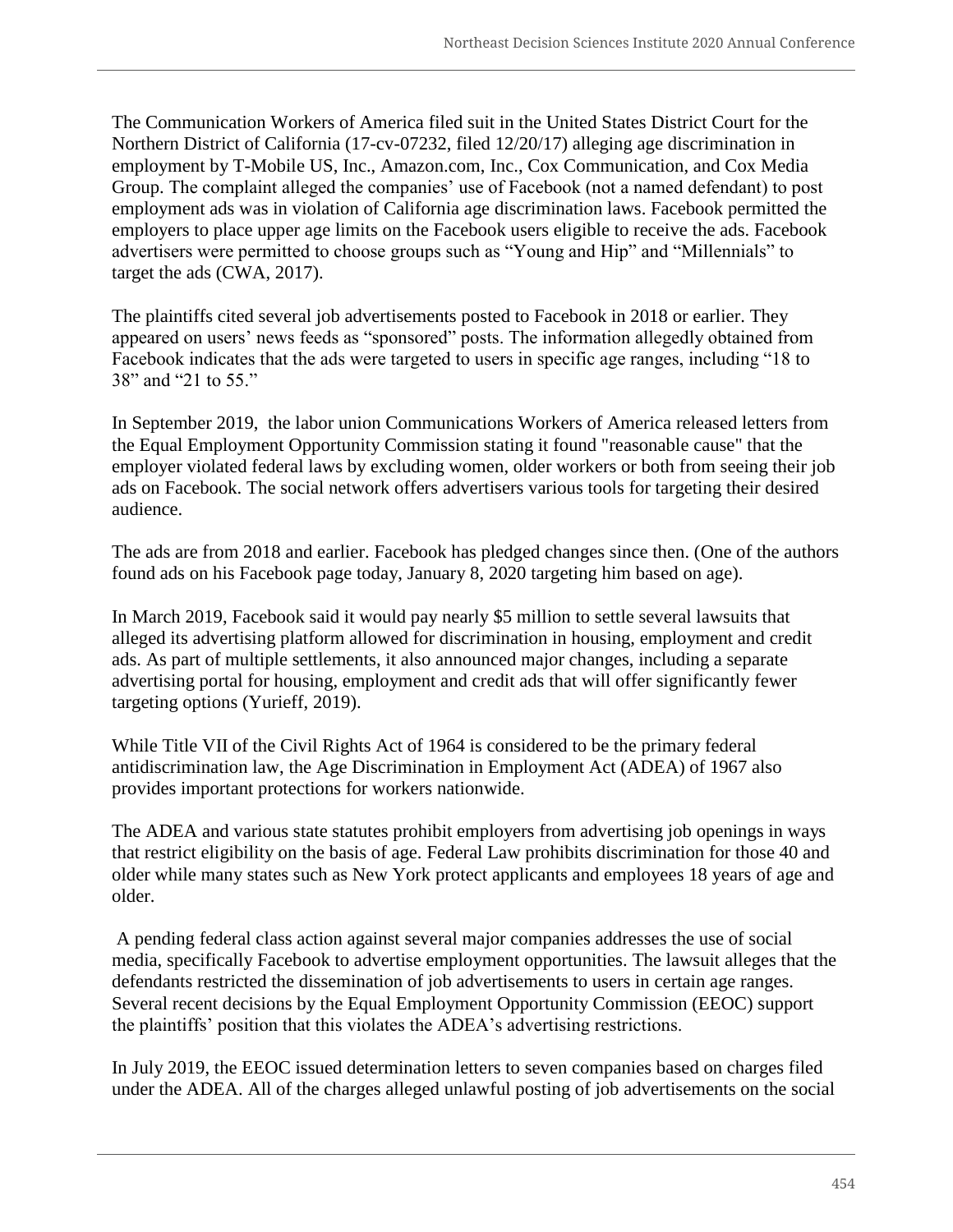media platform Facebook, which allows companies to target advertisements to certain audiences. The EEOC reported that it found evidence that the companies "used language to limit the age of individuals who were able to view the advertisement." It notified the companies that it had found "reasonable cause to believe that [they] violated the ADEA." (Group, 2019)

This is a novel theory for the EEOC. Concluding age discrimination based on social media target marketing. In 2018, fifteen employers had allegedly used Facebook to target male users with job advertisements, excluding women. No litigation has been initiated specifically.

#### **The Ethics of Social Media Recruiting**

No universal formula exists to guide us ethically through the decision making process. Immanuel Kant advocated a duty-based ethics analysis. Regardless of an actions consequences, the ethics of a behavior was evaluated in relation to a guiding set of principles or beliefs. Whether the beliefs originated from religious beliefs or a secular foundation of guiding values the action is deemed right or wrong based on the action itself not the consequences of the action (Moore, 2016).

A different approach to ethical analysis is utilitarianism (Mill, 1863). The ethics of the action is determined by the consequences of the action. The greatest good for the most people is the appropriate consideration. It is with this consideration that a new model was developed by modifying the weighted scoring model to evaluate the ethical analysis of "Should employers use social media in the hiring process?" (Ball, 2019).

The hiring process is procedurally divided into recruiting candidates and evaluating candidates. These two stages of the hiring process raise different issues at each stage. Using social media to recruit candidates is significantly impacted by demographic variations in social media use. The use of social media in the candidate vetting process allows the gathering of both legally permissible and discriminatory information related to the applicants. The legality of such inquiries is separate and distinct from the ethics of the process

As an illustration, the following is an analysis of the use of social media in the new employee recruitment process. The proposed model allows variables to be weighted in the quantitative analysis of a set of considered criteria. The two possible decisions are to use social media or not use social media as part of the recruitment process.

For each of these two decision options, the following criteria were used to assess the greater good in utilitarian ethical analysis:

- 1) Invasion of nonemployee privacy
- 2) Locating best applicants (social media users)
- 3) Locating best applicants (non social media users)
- 4) Impact on employer brand reputation
- 5) Cost effective hiring process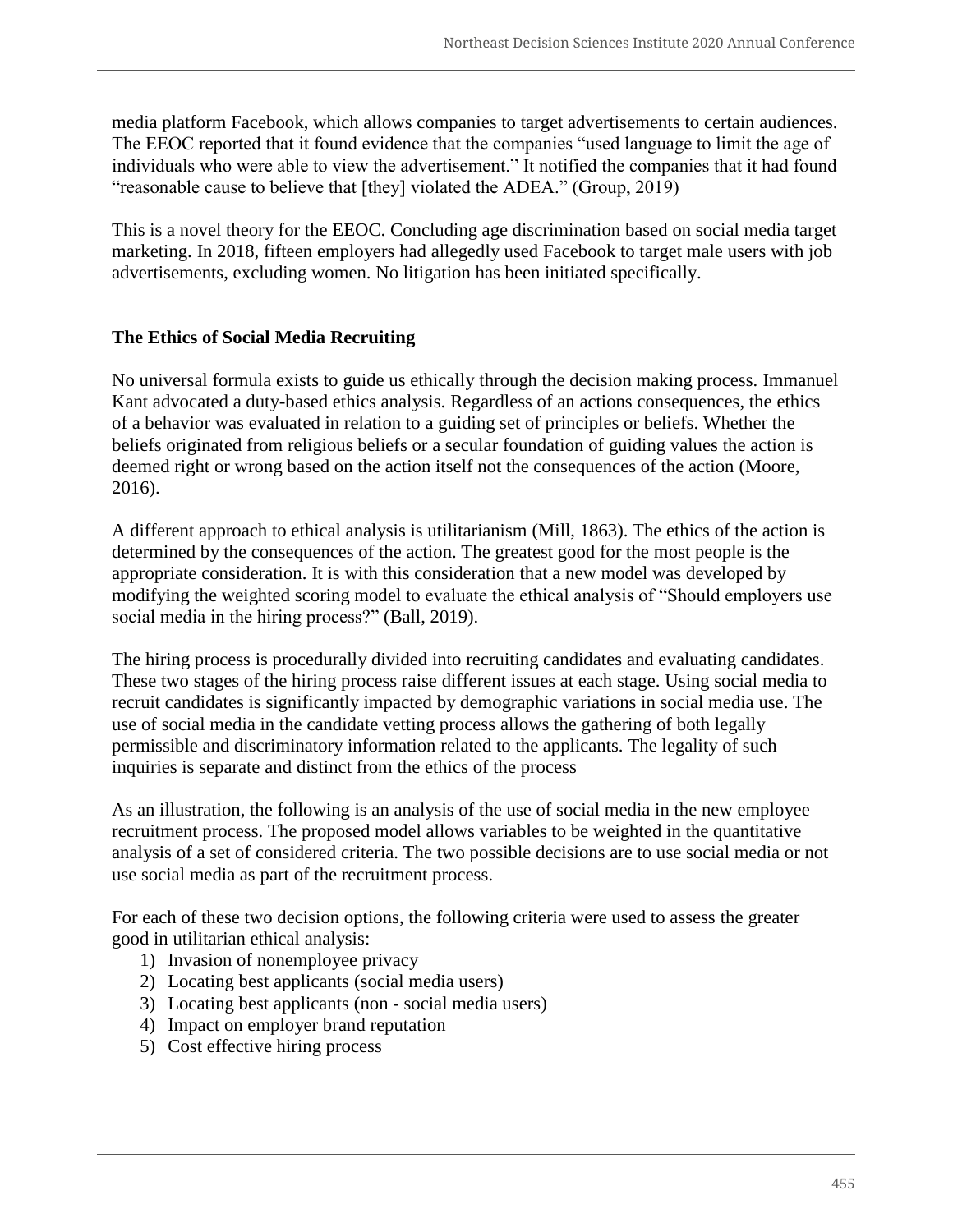The utilitarian ethical analysis is valued based in the decision's impact for the overall good based on the expected outcome. In this model, each decision alternative and expected outcome is scored using a Utilitarian Ethical Analysis Impact Value (*UEAIV*) using the following scale:

- $\bullet$  *UEAIV* = 1: strongly negative
- $\bullet$  *UEAIV* = 2: negative
- $\bullet$  *UEAIV* = 3: neutral
- $\bullet$  *UEAIV* = 4: positive
- $\bullet$  *UEAIV* = 5: strongly positive

Each criteria is assigned a weight and a Total Utilitarian Ethical Analysis Impact Value (*TUEAIV*) is evaluated for the decision. The objective is to determine the best decision alternative that will lead to an employer hiring strategy that hires the best people to do the job and best serves the stakeholders.

The first criteria considered was the possible invasion of non-employee privacy. Prospective employees need to be aware that their social media accounts may be researched by potential employers. As a result, it is proposed that, although the privacy of these prospective employees may be at risk, the utilitarian ethical impact is expected to be positive as candidates are more responsible with their social media accounts (e.g.,  $UEAIV = 4$ ). The opposite result may occur if it is known that potential employers will not review the social media accounts, thus resulting in a negative utilitarian impact value (e.g.,  $UEAIV = 2$ ). For this sample analysis, the weight of this criteria was 25%.

The second criteria addressed the need for organizations to locate the best possible applicants, and was viewed from both the perspective of prospective employees that are active social media users and those that do not regularly maintain social media accounts. For active social media users, it is beneficial for employers to research social media accounts during the hiring process. These candidates have a greater chance of being identified for the job, while also providing the company more targeted access to qualified candidates, especially when using professionaloriented accounts such as LinkedIn. Therefore, using social media in the hiring process suggests a strongly positive outcome (e.g.,  $UEAIV = 4.8$ ). Conversely, employees that do not use social media during the hiring process may miss out on these qualified candidates, thus providing a negative consequence for the organization and prospective candidates (e.g.,  $UEAIV = 2$ ). This criteria was also analyzed for non-social media users. In this case, employers that used social media in the hiring process yield a low score when compared to non-social media users because these candidates may not be identified by the potential employer (e.g.,  $UEAIV = 2$ ). This pool of candidates would benefit by potential employers not using social media during the hiring process because they are more active in the traditional job seeking approaches than social media users (e.g.,  $UEAIV = 4.5$ ). This overall criteria was awarded a total weight of 25% and split equally between the social media and non-social media user perspectives.

The next criteria considered the impact on the employer brand reputation from the perspectives of stakeholders such as the employer owners, competitors, vendors, and the general public. In this case, employers that use social media in the hiring process may be awarded an overall score of mildly negative (e.g., *UEAIV* = 2.5). Although the overall company product may be strong due to the increased quality of new hires, the potential invasion of privacy reputation may be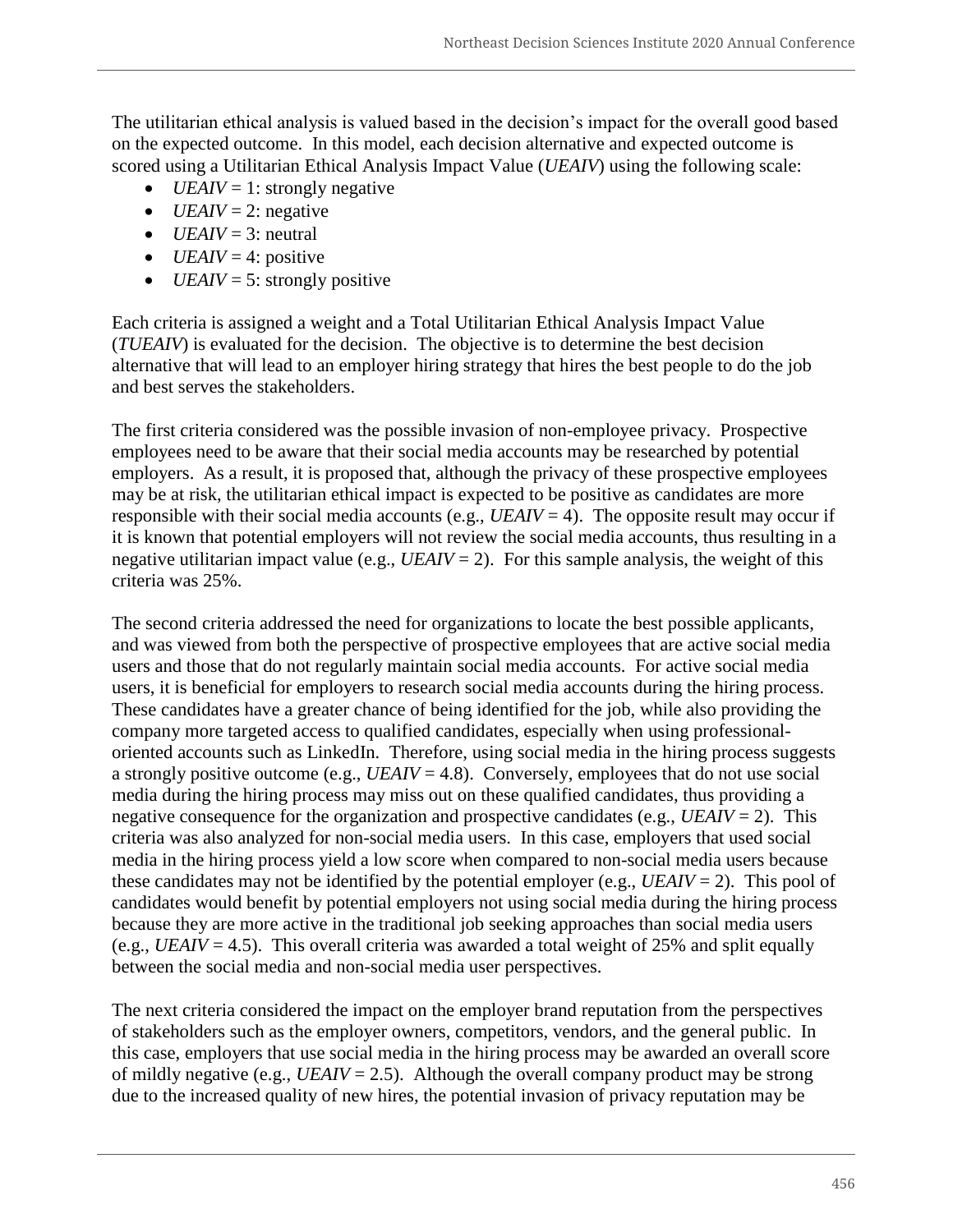viewed as a net negative for the brand reputation. Conversely, the respect for prospective privacy may yield a net positive outcome for employers that do not use social media in their hiring process (e.g.,  $UEAIV = 2.5$ ). This criteria was assessed using a weight of 25%.

The final criteria factored into this analysis was the cost effectiveness of the hiring process from the collective perspectives of stakeholders such as the employer owners, employees, and consumers. When companies use social media during the hiring process, the overall utilitarian ethical analysis outcome score is expected to be mildly positive (e.g., *UEAIV* = 3.8). In this case, there may be initial costs associated with the search for qualified candidates, but the organization is more likely to hire a good candidate. Companies that do not use social media during the hiring process may save expenses initially, but have a reduced likelihood of hiring the best candidate. As a result, these organizations may incur costs such as additional training or even repeating the search process, thus leading to a mildly negative overall score (e.g., *UEAIV* = 2.5). The weight of this criteria for the model was assumed to be 25%.

The new model proposed in this paper uses the following criteria to calculate the total ethical analysis impact value (*TUEAIV*) for a decision:

$$
TUEAIV_{j} = \sum_{i=1}^{n} w_{i} \cdot UEAIV_{i,j}
$$

Where:

*TUEAIV*<sub>*j*</sub> = Total Utilitarian Ethical Analysis Impact Value for decision *j* ( $j = 1 \rightarrow m$ )  $w_i$  = weight for criteria *i* (*i* = 1  $\rightarrow$  *n*)

*UEAIV*<sub>*i,j*</sub> = Utilitarian Ethical Analysis Impact Value for criteria *i* and decision *j* (*i* = 1 →  $n; j = 1 \rightarrow m$ 

 $m =$  number of decision alternatives

 $n =$  number of criteria

The results of this analysis are shown in Table 1.

|                     |                | Option #1             | Option $#2$             |
|---------------------|----------------|-----------------------|-------------------------|
|                     |                | <b>Employers Use</b>  | <b>Employers Do Not</b> |
|                     |                | Social Media in the   | Use Social Media in     |
| Criteria $(i)$      | Weight $(w_i)$ | <b>Hiring Process</b> | the Hiring Process      |
| Invasion of non-    | 0.25           | 4.0                   | 2.0                     |
| employee privacy    |                |                       |                         |
| Locating best       |                |                       |                         |
| applicants (social  | 0.125          | 4.8                   | 2.0                     |
| media users)        |                |                       |                         |
| Locating best       |                |                       |                         |
| applicants (non $-$ | 0.125          | 2.0                   | 4.5                     |
| social media users) |                |                       |                         |

*Table 1: Total Utilitarian Ethical Analysis Impact Value Model*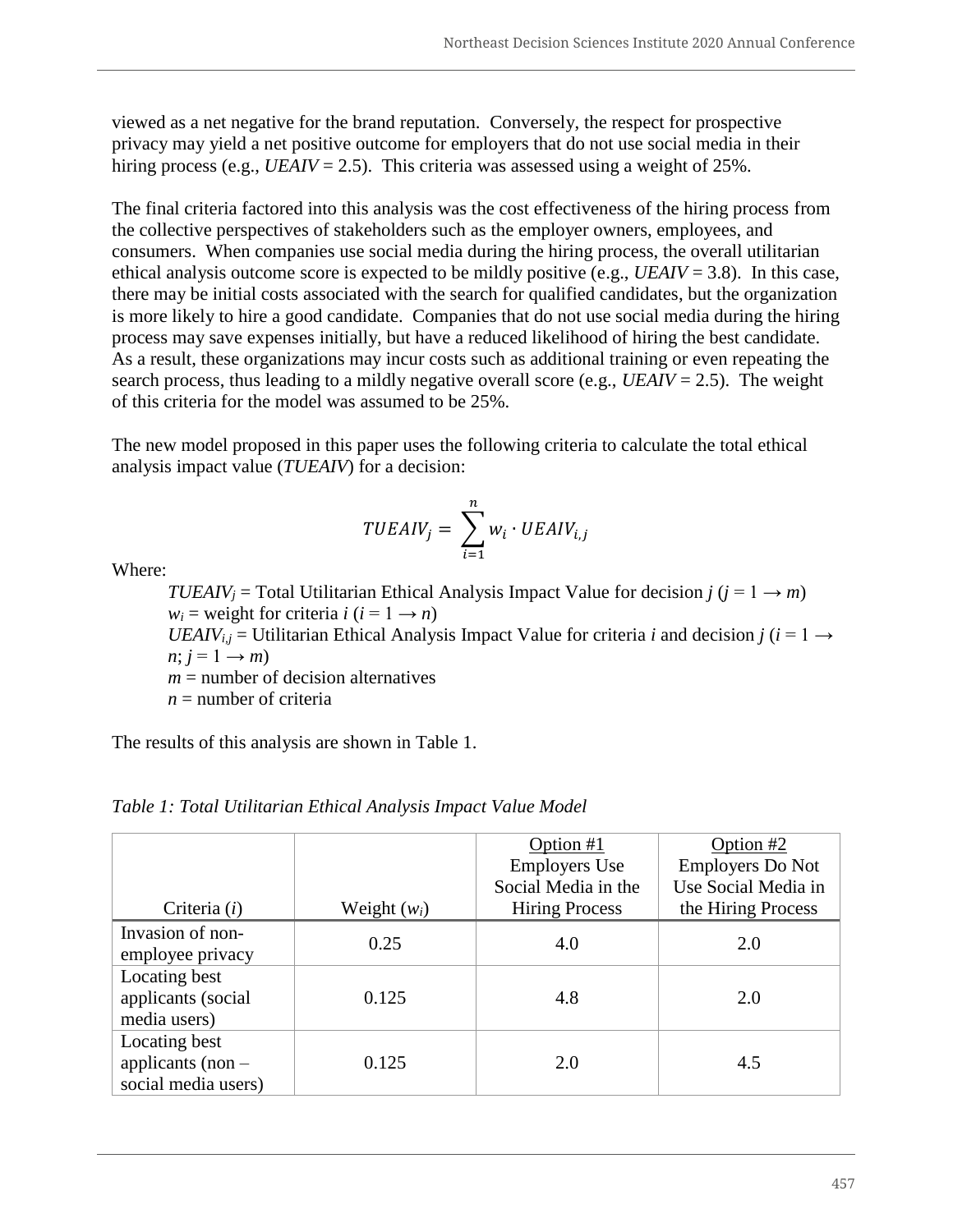| Impact on employer<br>brand reputation  | 0.25 |      |      |
|-----------------------------------------|------|------|------|
| Cost effectiveness of<br>hiring process | 0.25 | 3.8  |      |
| $Total = .$                             | .00. | 3.43 | 2.89 |

Based on the analysis shown in Table 1, the *TUEAIV* for Option #1 (employers use social media in the hiring process) is 3.43 and greater than the *TUEAIV* for Option #2 (employers do not use social media in the hiring process) of 2.89. This analysis suggests that, using the criteria, weights, and projected utilitarian ethical analysis impact values proposed in this paper, employers would maximize the *TUEAIV* if they used social media during the hiring process.

#### **Best Practices for Social Media Use**

The authors' best practices for using social media in the hiring process include the following:

- 1. Do not ask for social media user names or passwords. While this approach may be with good intentions and ultimately arguably voluntary, the disparity of bargaining power is problematic. Job applicants have successfully contended any "voluntary" consent given was in actuality coerced. In addition, nearly half the states have specifically prohibited the practice. Having an agent "friend" or "follow" any candidate or potential candidate is equally ill advised.
- 2. Use a third party to perform social media searches. Third party delegation will likely trigger Fair Credit Reporting Act limitations. Contractually agreeing to comply with all legal requirements may provide some insulation from liability. It remains unclear how courts will view the liability of employers if it is found discrimination by the third party provider had a disparate impact on the applicant pool or employee demography.
- 3. If social media is used, only search public sites later in the hiring process and only by trained employees not involved in the decision-making process. Even public sites will reveal protected class status. Information, which would never be permissible nor apparent during a job interview such as marital status, religious affiliation, parental status, political affiliation, and many others, may be revealed on social media. Is the social media search then more probative or problematic?
- 4. The two strongest arguments for social media use may be fact checking and negligent hiring prevention. Using LinkedIn, profiles as a basis for resume or job application comparison may be a prudent best practice. LinkedIn profiles are generally considered professional outreach. If the profile data does not match a submitted resume or job application, does this rise the level of actionable fraud? Alternatively, could the candidate argue minor discrepancies amount to puffery on LinkedIn and the business profile is contractually analogous to an invitation to negotiate?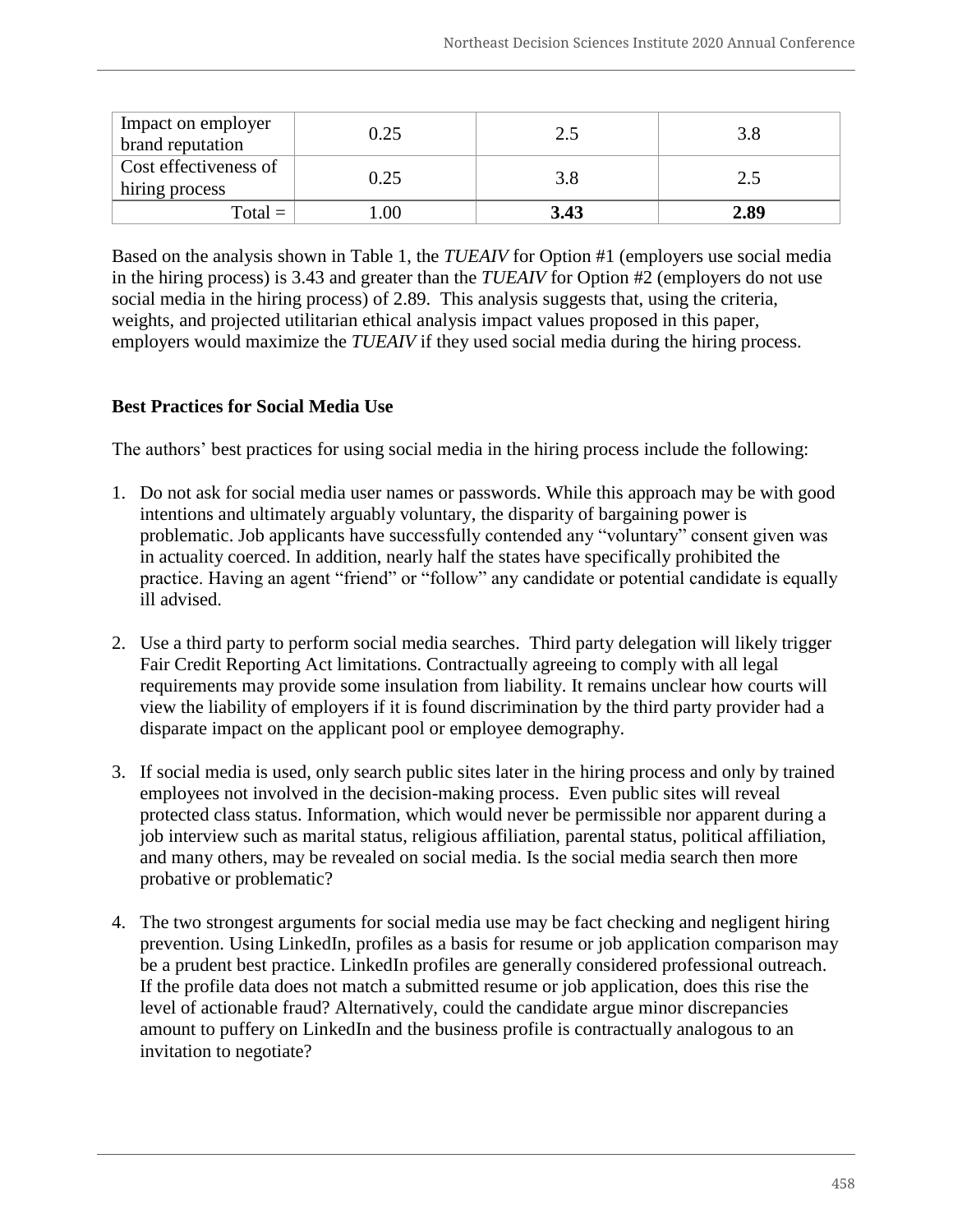The negligent hiring argument is something to consider, but is undecided in the courts. If almost 80% of employers report using social media in the employment process, does that then create a best practice duty to use social media in the employment process?

#### **Conclusion**

The use of social media in employment is ubiquitous while the legal and ethical parameters continue to evolve and be debated. Both employers and potential employees should be cognizant of the environment in which numerous stakeholders are impacted directly and indirectly. This paper also presented a decision model that employers can use that incorporates utilitarian ethical impact into the hiring process. Future research is recommended to improve the criteria selection and corresponding weights and utility values.

Using social media to recruit or be recruited is fraught with legal and ethical risks and opportunities. All social media users and non-users should remain vigil and purposeful to achieve their respective goals.

## Works Cited

- Ball, D. R. (2019, June 28). *Weighted Scoring Models: An Executive's Best Friend.* (D. R. Ball, Performer) Molloy Amphitheatre, Rockville Centre, New York.
- *CareerBuilder*. (2018, August 9). Retrieved from http://press.careerbuilder.com/2018-08-09-More-Than-Half-of-Employers-Have-Found-Content-on-Social-Media-That-Caused-Them-NOT-to-Hire-a-Candidate-According-to-Recent-CareerBuilder-Survey
- Commission, F. T. (2019). Retrieved from https://www.thebalancecareers.com/fair-credit-reporting-actfcra-and-employment-2059610
- CWA. (2017, December 20). *Communications Workers of America*. Retrieved from https://cwaunion.org/news/releases/class-action-lawsuit-hits-tmobile-amazon-cox-for-alleged-agediscrimination
- EEOC. (2019). *Background Checks; What Employers Need to Know*. Retrieved from https://www.eeoc.gov/eeocpublications/background\_check\_employers.cfm